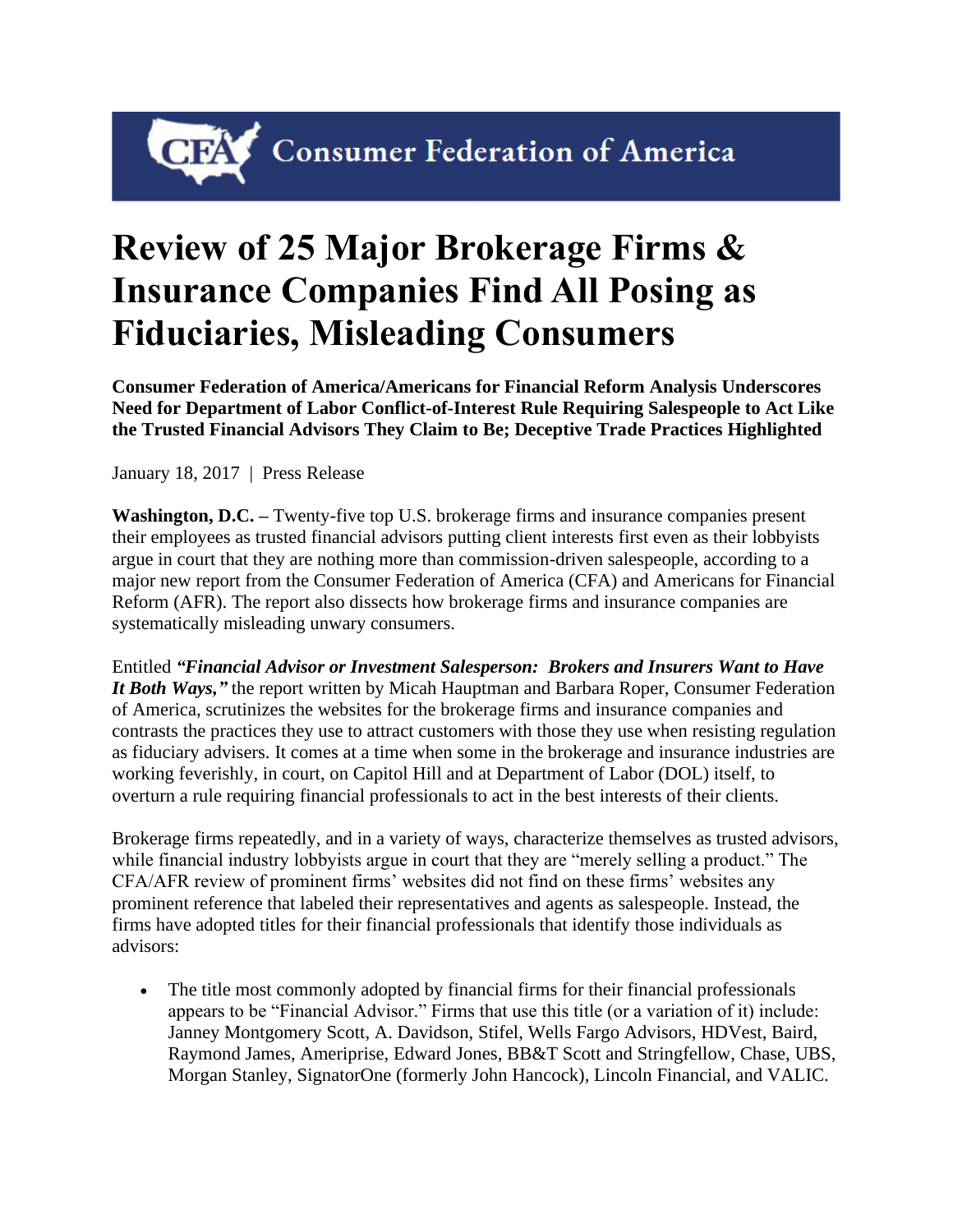• While "financial advisor" appears to be the title most commonly used by sales-based professionals, other firms have adopted variations that create a similar impression. For example, Schwab, Stephens, and Hilliard Lyons all use the title "Financial Consultant." Hilliard Lyons also uses the title "Chartered Wealth Advisor." Voya uses the title "Retirement Consultant," USAA uses the title "Wealth Manager," and Prudential uses the title "Retirement Counselor."

Brokerage and insurance firms are so eager to attract clients and increase sales, they create the expectation that they are providing fiduciary investment advice rather than non-fiduciary investment sales. Here is how they do it:

- They routinely refer to their financial professionals not as sales representatives or agents but as "financial advisors" and indicate that they have a level of expertise that can and should be relied upon by their less sophisticated clients. In the in-depth review of company websites, researchers did not find one firm that referred to its financial professionals as salespeople.
- They typically describe their services as providing investment "advice" and retirement "planning," not simply product sales. The CFA/AFR review of company websites did not identify any prominent description of their services as arm's length investment sales recommendations.
- They market those services with messages whose clear intent is to convince retirement savers that they should trust that their advisor will be looking out for their best interests. In so doing, firms encourage reliance on their expertise and recommendations.

Barbara Roper, director of investor protection, Consumer Federation of America, said: "It comes down to this: are they financial advisors or are they just salespeople? Put another way, are they lying to the court, or are they lying to their customers? The answer to that question has multibillion-dollar implications for millions of American workers and retirees who turn to financial professionals for help with their retirement investments. After all, people expect salespeople to look out for their own interests and maximize profits, but advisors are expected to meet a higher standard."

Lisa Donner, executive director, Americans for Financial Reform: "Investors who unknowingly rely on biased salespeople as if they were trusted advisors can suffer real financial harm as a result. It is estimated, for example, that retirement savers lose \$17 billion a year or more as the result of the excess costs associated just with conflicted retirement advice. The cost on an individual basis, in the form of lost retirement savings, can amount to tens or even hundreds of thousands of dollars over a lifetime of investing, money that retirees struggling to make ends meet can ill afford to do without."

According to the new CFA/AFR report: "This (the positioning on industry websites of financial professionals) stands in sharp contrast to how financial trade associations have presented their business practices in legal filings challenging the DOL rule. In such filings, the U.S. Chamber of Commerce and several of its Texas affiliates, the Securities Industry and Financial Markets